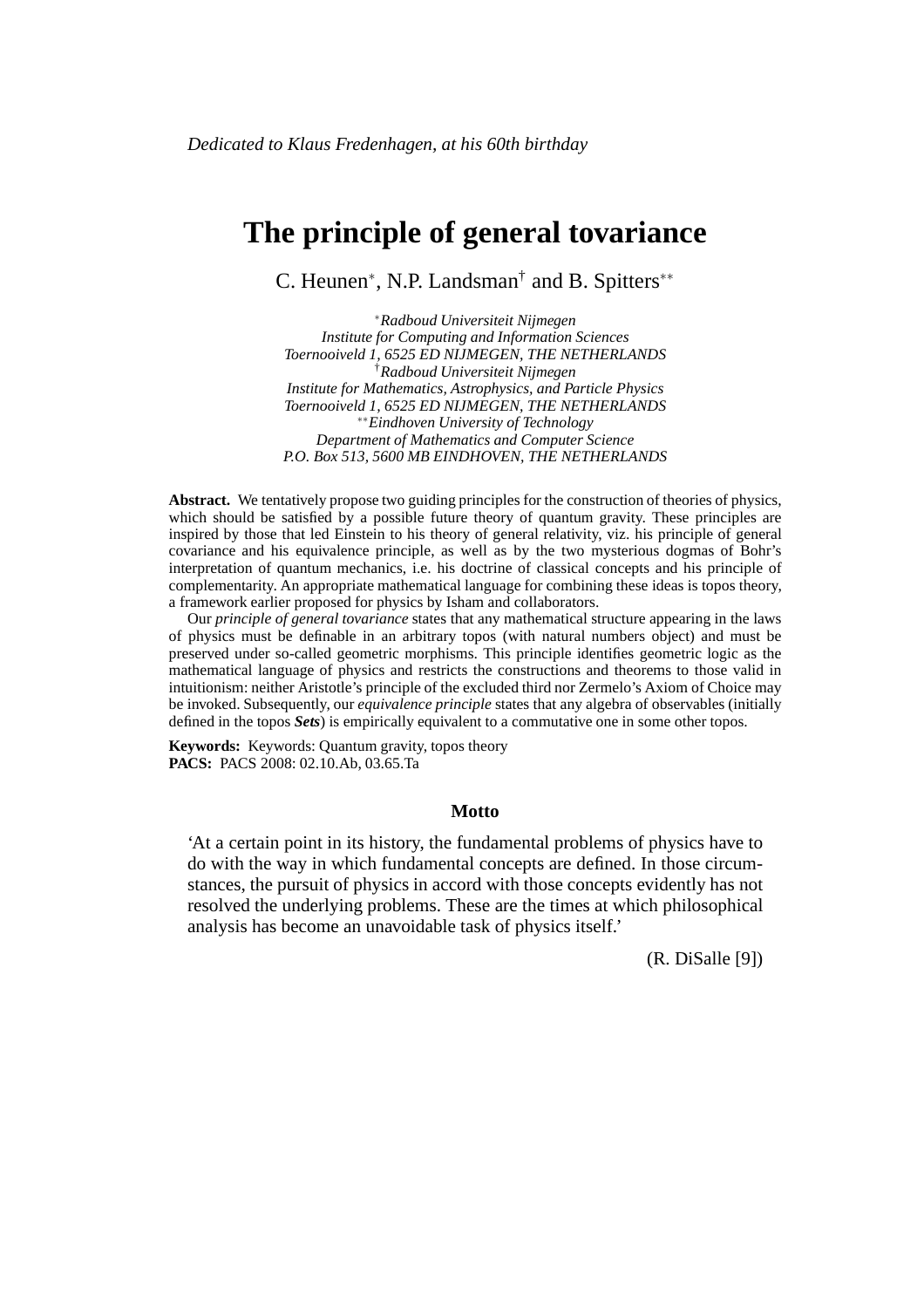### **OLD PRINCIPLES**

After decades of stagnation [28, 30], the possibility suggests itself that the present difficulties in constructing a satisfactory quantum theory of gravity reflect insufficient understanding of the foundations of quantum mechanics and its relationship to general relativity. In fact, our knowledge of the foundations of *both* theories is questionable and one can hardly expect a successful merge before these foundations have been clarified. Thus instead of taking quantum theory at face value and following the "shut up and calculate" philosophy common in string theory and (less so) in loop quantum gravity, we believe that the road to progress lies in entering a process of clarifying the foundations of quantum theory and general relativity, preferably in interaction with each other. This process might eventually suggest modifications to both theories even at the level at which they are currently defined (i.e. quantum theory without gravity and classical general relativity).

Even without the desire to incorporate general relativity, in quantum theory the emergence of classicality is a major concern [21]. In our opinion, this issue will have to be understood in conjunction with the question of (in)determinism in quantum mechanics; these are two sides of the same coin. Without this joint perspective, the relationship between the logical and the probabilistic structure of quantum mechanics is obscure.<sup>1</sup> The present paper, which was partly inspired by the papers of Isham and collaborators [15, 10] and partly by thoughts on general relativity (as suggested above), is meant as a first step towards the clarification of the relationship in question. It seems inconceivable that a successful theory of quantum gravity can be found before this has been done.

To start with general relativity, it is well known that Einstein, despite being singlehandedly responsible for one of the high points in human thought in formulating the theory of general relativity, was actually somewhat confused about the foundations of his own theory (see [16] for most of the original papers and cf. [25] for a survey of both the primary and the secondary literature). On his road to general relativity, Einstein was guided by three principles: the *principle of general covariance*, the *equivalence principle* and *Mach's principle*. All three are controversial, but the latter seems particularly ill-founded and Einstein eventually abandoned it himself. It will play no role in our considerations.

The principle of general covariance was originally meant by Einstein as an expression of the idea of the general relativity of motion, but this idea is flawed. In fact, general relativity singles out geodesics as preferred carriers of motion, much like the inertial frames in Newtonian mechanics and special relativity. Moreover, general covariance has been claimed to be vacuous. This, however, is an exaggeration: general covariance delineates the mathematical framework of Einstein's theory as differential geometry.

<sup>&</sup>lt;sup>1</sup> The quantum logic of Birkhoff and von Neumann  $[5, 8]$  has actually clarified neither the logical foundation of quantum theory nor its probabilistic structure. Indeed, its lack of distributivity and of a satisfactory implication, as well as its inherent propositional (as opposed to predicate) form has defied a reasonable interpretation and application of quantum logic. These difficulties reflect the lack of integration of quantum logic with modern logic, especially with categorical logic and topos theory [17, 22]. Also, the goal of deriving quantum theory from quantum-logical axioms has not been achieved, despite impressive attempts [26].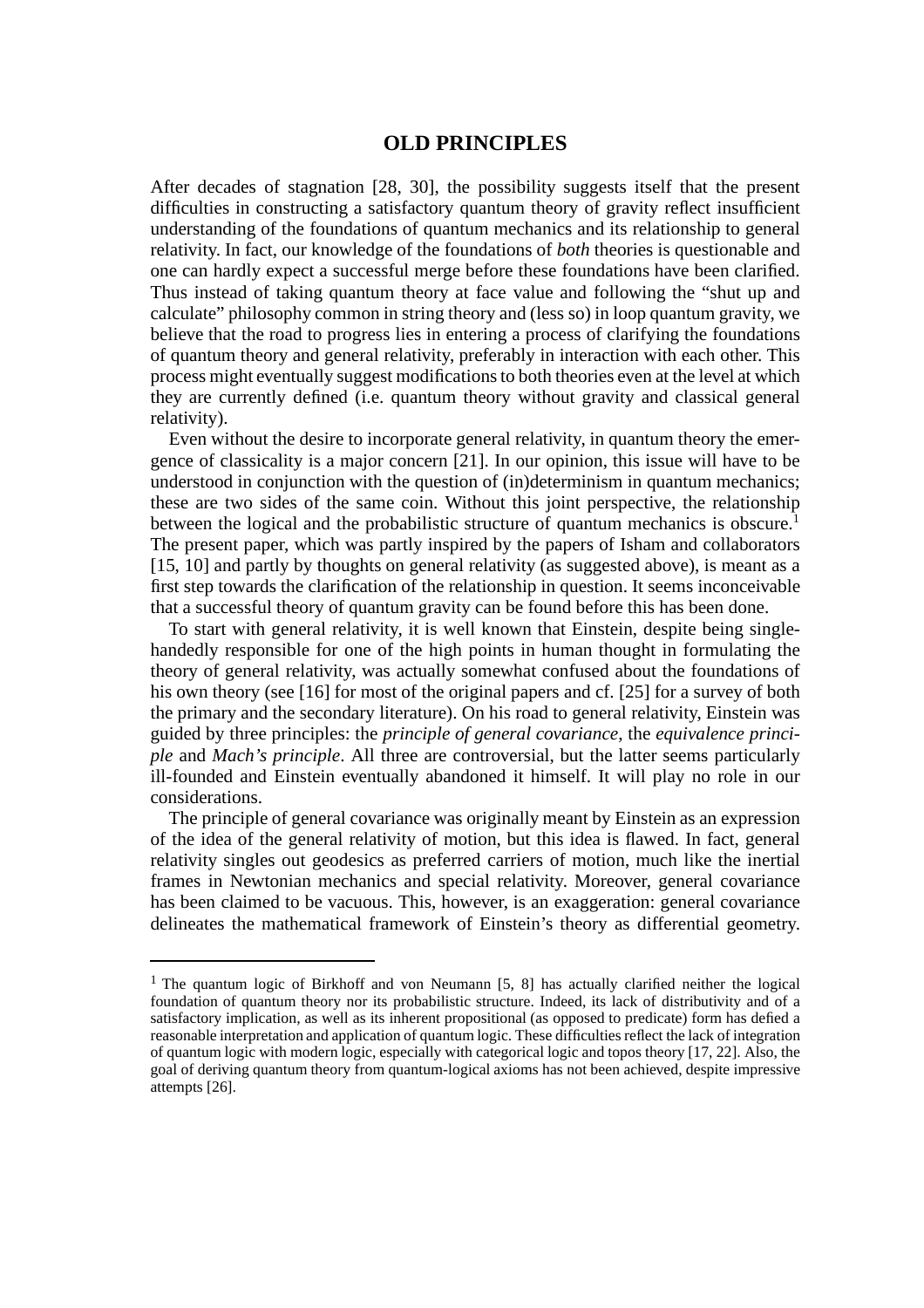Ironically, this framework applies to classical mechanics and special relativity as well; the essence of general relativity lies in the dynamical role of the space-time metric.

An appropriate version of the equivalence principle states that free fall in a gravitational field is locally indistinguishable from rest or uniform motion in Minkowski space-time without gravitational forces, and hence locally free fall defines an inertial frame. Although also this principle has been derided, we follow Einstein himself as well as the rational reconstruction of his thought by DiSalle [9] in attaching great importance to it. Namely, the equivalence principle makes the Newtonian separation between inertial motion and acceleration ill-defined in case that the latter is caused by gravity, and furthermore it leads to the seemingly paradoxical feature that in the presence of gravity different locally inertial frames are not inertial with respect to each other (as they would be without gravity). In combination with general covariance, i.e. the geometric framework of the theory, the equivalence principle then enables one to solve both problems at one stroke by identifying inertial motion in a gravitational field with geodesic motion in a curved space-time. All that remained for Einstein was to find the relationship between curvature and matter distribution, a (still Herculean) task he accomplished by discovering the equations now named after him.

Einstein's great antagonist was Bohr. His understanding of quantum mechanics was expressed by two principles: the *doctrine of classical concepts* and the *principle of complementarity* (see [18] for the original papers and [27] for penetrating analysis). Significantly, whereas Einstein had his principles *before* his theory, Bohr formulated them *after* the completion of quantum mechanics. Nonetheless, his principles are even more obscure than Einstein's, and in fact it seems that only some people who have known Bohr personally still endorse them. This is a pity, because in our opinion the door to quantum gravity is opened by reformulating Bohr's principles of quantum mechanics in a way inspired by Einstein's principles of gravity.<sup>2</sup> To do so, we turn to topos theory.<sup>3</sup>

### **WHAT IS A TOPOS?**

According to McLarty [23], 'Elementary toposes arose when Lawvere's interests in the foundations of physics and Tierney's in the foundations of topology led both to study Grothendieck's foundations for algebraic geometry.'<sup>4</sup> Topos theory has quite appropriately been compared with an elephant as regards size, complexity, and the possibility of adopting seemingly different points of view [17]. Indeed, the first sentence of the well-known book by Mac Lane and Moerdijk on topos theory [22] is this:

'A startling aspect of topos theory is that it unifies two seemingly wholly distinct mathematical subjects: on the one hand, topology and algebraic geometry and on the other hand, logic and set theory.'

 $2$  See also [20] for a different attempt at a peaceful resolution to the Bohr–Einstein debate.

<sup>&</sup>lt;sup>3</sup> To get familiar with topos theory, it is advisable to study [12, 22, 17] in the given order.

<sup>&</sup>lt;sup>4</sup> See also [19] for a general history of category theory. In the original work of Grothendieck [1], topoi generalize topological spaces, in that open sets are generalized by "set-valued" opens, or sheaves. Lawvere's ideas on the connection with physics are elaborated in [3].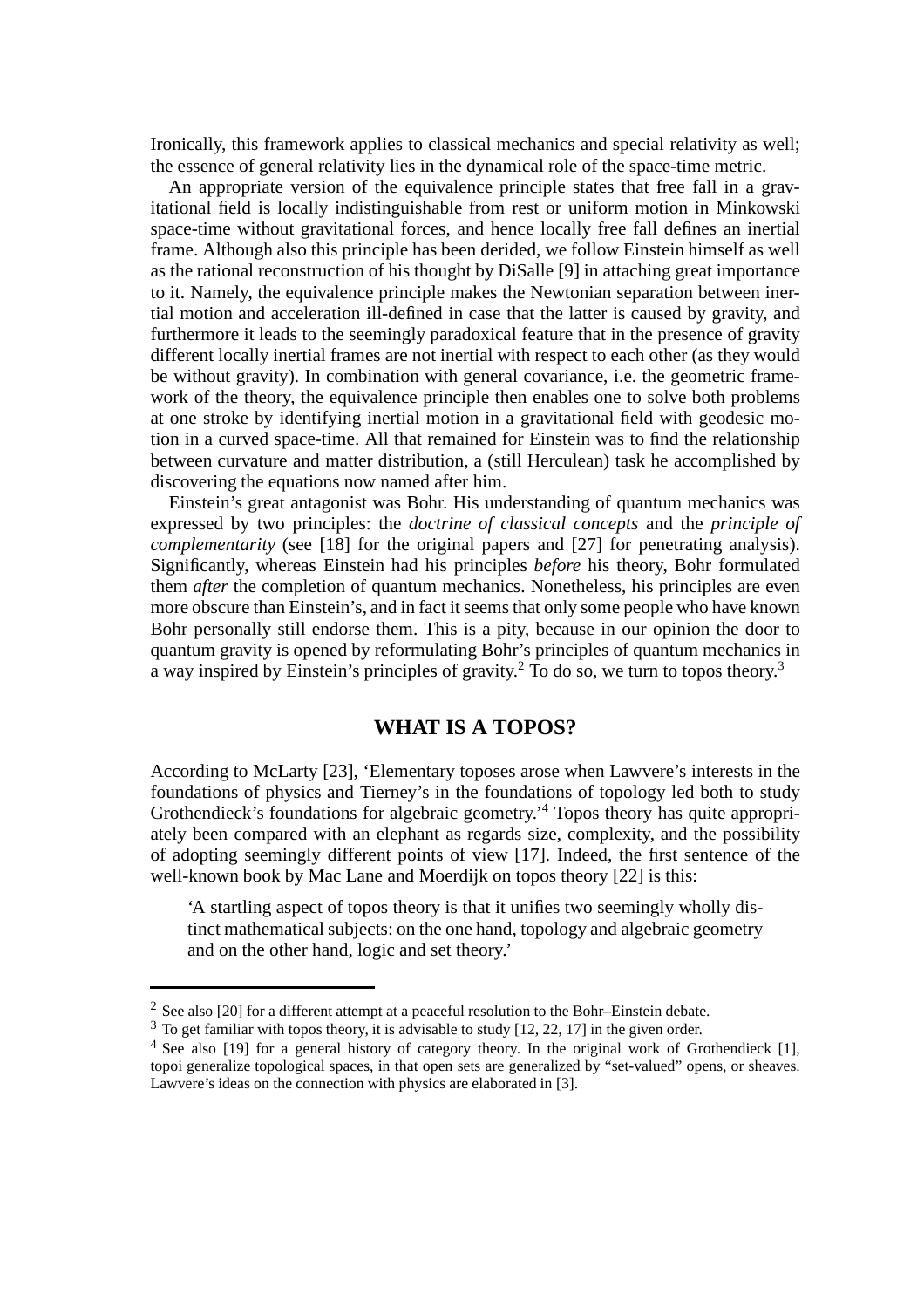This is elaborated by Vickers [29], as follows:

'We have, on the one hand, the logic and the set theory, and, on the other, the topology. In a nutshell, the topos connection between them is that the topos acts like a "Lindenbaum algebra" (of formulae modulo equivalence) for a logical theory whose models are the points of a space.'

Indeed, topoi provide semantics for intuitionistic predicate logic, and as such generalize frames (or, equivalently, Heyting algebras) as the appropriate semantics for intuitionistic propositional logic  $[29]$ <sup>5</sup>. Here one looks at frames as the Lindenbaum algebras of intuitionistic *propositional* logic.<sup>6</sup> Thus a topos is something like the "Lindenbaum algebra" (technically, the classifying topos) of some intuitionistic *predicate* logic [29].

Most presentations of the subject, however, start from the idea that topoi generalize the category *Sets* of sets and functions. This approach defines a topos as a category with:

1. Terminal object; 2. Exponentials; 3. Pullbacks; 4. Subobject classifier.

These generalize, respectively, the following constructions in *Sets*:

- 1. An arbitrary singleton 1 (in that from any set *X* there is a unique arrow  $X \rightarrow 1$ );
- 2. Sets  $Y^X$  consisting of all functions  $X \stackrel{f}{\rightarrow} Y$ , for arbitrary sets *X* and *Y*;
- 3. Fibered products  $B \times_A C = \{(b, c) \in B \times C \mid f(b) = g(c)\}$  of  $B \stackrel{f}{\to} A$  and  $C \stackrel{g}{\to} A$ , along with the obvious projection maps  $B \leftarrow B \times_A C \rightarrow C$ ;
- 4. The set  $\Omega = \{0, 1\}$  in its role as the codomain of characteristic functions of subsets: given an inclusion  $A \subset B$  of sets, one can reconstruct A from its characteristic function  $B \stackrel{\chi_A}{\rightarrow} \Omega$  and, vice versa,  $\chi_A$  is of course defined by A.

In a general topos,  $\Omega$  comes with an arrow  $1 \stackrel{\top}{\rightarrow} \Omega$  called *truth*, such that for every monomorphism  $A \stackrel{f}{\rightarrow} B$  (i.e. injection in the categorical sense, often denoted by  $A \rightarrow B$ ) there is a *unique* arrow  $B \xrightarrow{\chi_A} \Omega$  for which  $B \xleftarrow{f} A \to 1$  is a pullback of  $B \xrightarrow{\chi_A} \Omega$  and  $1 \stackrel{\top}{\rightarrow} \Omega$ .<sup>7</sup> Amazingly,  $\Omega = \{0, 1\}$  in its role as the subobject classifier in the topos Sets carries the entire logical structure of classical mathematics. In general, in an arbitrary topos  $\Omega$  is a so-called Heyting algebra, which provides an algebraic description of some intuitionistic propositional logic intrinsic to the topos at hand. In such a logic, neither

<sup>&</sup>lt;sup>5</sup> A *frame* is a sup-complete distributive lattice such that  $x \wedge \vee_{\lambda} y_{\lambda} = \vee_{\lambda} x \wedge y_{\lambda}$ . For example, if *X* is a topological space, then the topology (i.e. the set of open sets)  $\mathcal{O}(X)$  of X is a frame with  $U \leq V$ if  $U \subseteq V$ . Frames are sometimes called *locales*, but the category of locales is the opposite category to the category of frames. This seemingly curious convention guarantees that, in the above example, a continuous map  $f: X \to Y$  induces a map  $f_* : \mathcal{O}(X) \to \mathcal{O}(Y)$  between the associated locales, defined as  $f^* \equiv f^{-1}: \mathcal{O}(Y) \to \mathcal{O}(X)$  read in the opposite direction. The mind boggles!

 $6$  These are given by the set of formulae modulo provable equivalence, ordered by entailment.

<sup>&</sup>lt;sup>7</sup> For example, in the topos  $\text{Sh}(X)$  of sheaves over a topological space X the subobject classifier is the functor  $U \mapsto \mathcal{O}(U)$ , acting on arrows (i.e. inclusions)  $U \leq V$  as  $\mathcal{O}(\overline{V}) \to \mathcal{O}(U)$ ,  $W \mapsto W \cap U$ .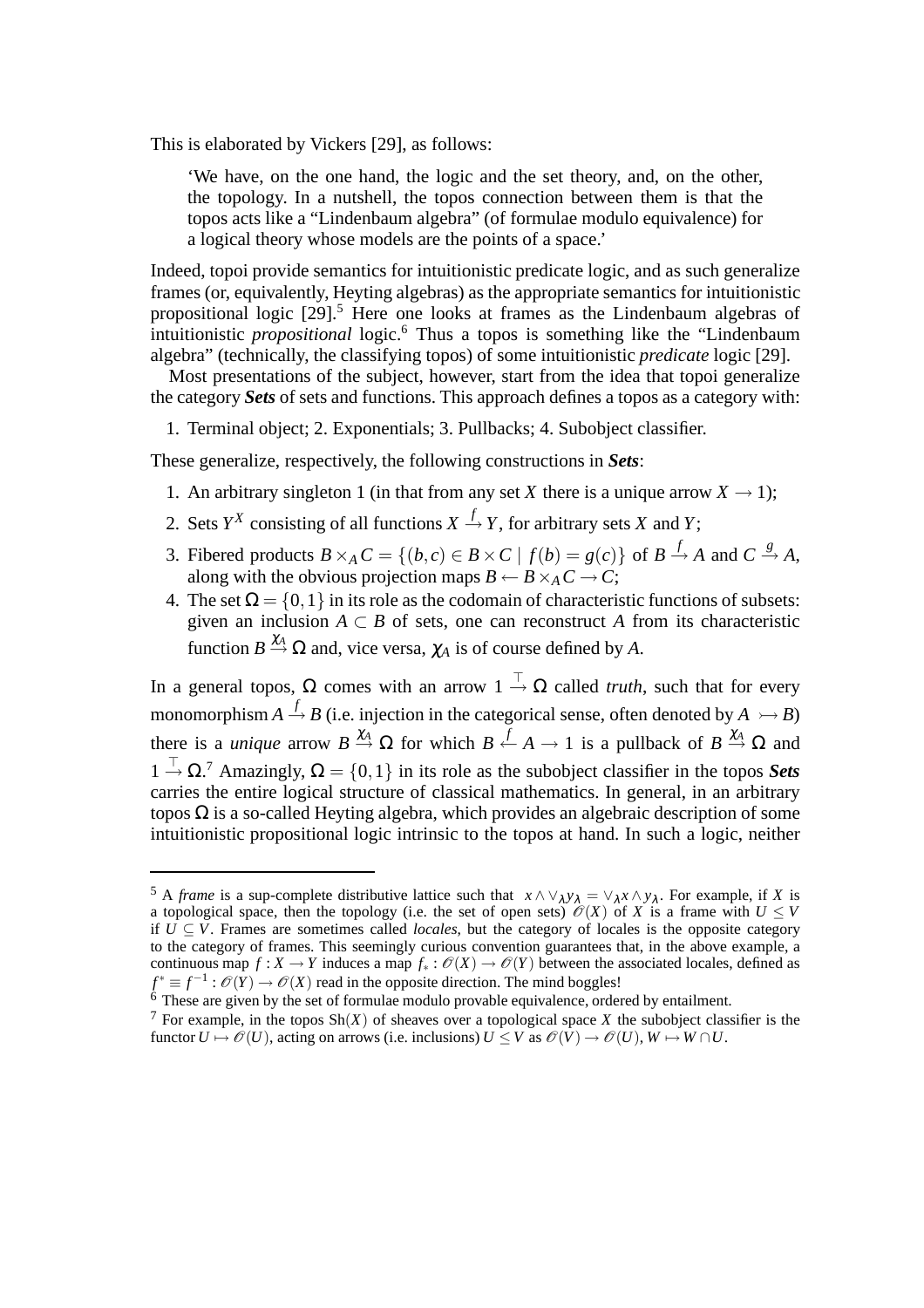Aristotle's principle of the excluded third, $\delta$  nor Zermelo's Axiom of Choice necessarily holds.<sup>9</sup>

## **STATES, PROPOSITIONS AND TRUTH**

The logical perspective on topos theory, culminating in the decisive role of the subobject classifier, explains its potential relevance for physics. For, as emphasized by Isham and collaborators [15, 10], the topos framework leads to a new way of thinking about truth in quantum mechanics. Traditionally, the mathematical arena of both classical and quantum physics has - in blissful ignorance - simply been the topos *Sets*. Both are based on a pairing  $\langle \omega, P \rangle \mapsto [0,1]$ , where  $\omega$  is a state and *P* is an elementary proposition (or "yes-no question"). The number  $\langle \omega, P \rangle$  equals the probability that the proposition *P* is true in the state  $\omega$ . Elementary propositions are of the form  $P = a \in U$ , where a is an observable and  $U \subset \mathbb{R}$ . It will be sufficient to deal with the case  $U = (r, s)$ ; more generally, one may assume that *U* is regular open (i.e. *U* coincides with the interior of its closure).<sup>10</sup> In classical physics, this scheme works fine. An observable  $a$  is a real-valued function  $M \xrightarrow{a} \mathbb{R}$  on some phase space M, and a yes-no question  $a \in U$ may be identified with the subset  $[a \in U] = a^{-1}(U) \subset M$ . (More precisely,  $a \in U$ should be identified with the equivalence class of all propositions  $b \in V$  with the same inverse image  $b^{-1}(V) = a^{-1}(U)$ .) This subset is open if *a* is continuous, and defines a monomorphism  $a^{-1}(U) \stackrel{P}{\rightarrow} M$ , characterized by its classifying arrow  $M \stackrel{\chi_{a^{-1}(U)}}{\longrightarrow} \Omega$ . A pure state  $\omega$  is just a point of *M*, hence a monomorphism  $1 \stackrel{\omega}{\rightarrow} M$ . Composition of  $\omega$  and χ*a*−<sup>1</sup> (*U*) yields an arrow

$$
1 \xrightarrow{\langle \omega, P \rangle} \Omega = 1 \xrightarrow{\omega} M \xrightarrow{\chi_{a^{-1}(U)}} \Omega,
$$
\n(1)

which is precisely the truth value of the proposition  $P = a \in U$  in the state  $\omega$ , i.e.  $\langle \omega, P \rangle$ is true or equal to 1 if  $\omega \in a^{-1}(U)$  (or  $a(\omega) \in U$ ) and false or equal to 0 otherwise.

Thus the subobject classifier

$$
\Omega = \{0, 1\} = \{\perp, \perp\} = \{\text{false}, \text{true}\} = \{\text{no}, \text{yes}\}\
$$
 (2)

in the topos *Sets* is the carrier of truth values of yes-no questions, the truth (i.e. answer "yes") or falsehood (i.e. answer "no") of such questions being assigned by some pure state. If the state is mixed, the truth value of a yes-no question is a point in  $[0,1]$ , interpreted as the probability that the answer to the question is "yes." This is unproblematic

<sup>&</sup>lt;sup>8</sup> In the example Sh(*X*) the logical operations on the internal Heyting algebra  $\Omega: U \mapsto \mathscr{O}(U)$  are computed  $\text{pointwise: } \textit{truth}\ 1 \stackrel{\top}{\rightarrow} \Omega \text{ is } \top = U, \textit{false}\ 1 \stackrel{\bot}{\rightarrow} \Omega \text{ is } \bot = \emptyset, \textit{negation} \neg : \Omega \rightarrow \Omega \text{ is } \neg V = \text{int}(U\setminus V), \textit{conjunction}$  $\overline{\Lambda}: \Omega \times \Omega \to \Omega$  is  $V \wedge W = V \cap \overline{W}$ , *disjunction*  $\vee : \Omega \times \overline{\Omega} \to \Omega$  is  $V \vee W = V \cup W$ , and finally *(material) implication*  $\Rightarrow$ :  $\Omega \times \Omega \rightarrow \Omega$  reads  $V \Rightarrow W = \text{int}((U\setminus V) \cup W)$ . Consequently,  $V \vee \neg V = U\setminus \partial V \neq U = \top$ . <sup>9</sup> In the sense that any epimorphism, i.e. categorical surjection, has a right inverse.

 $10$  If one admits general open sets, the logic of classical mechanics already comes out as intuitionistic! This is because the open subsets of a topological space do not form a Boolean algebra under natural operations.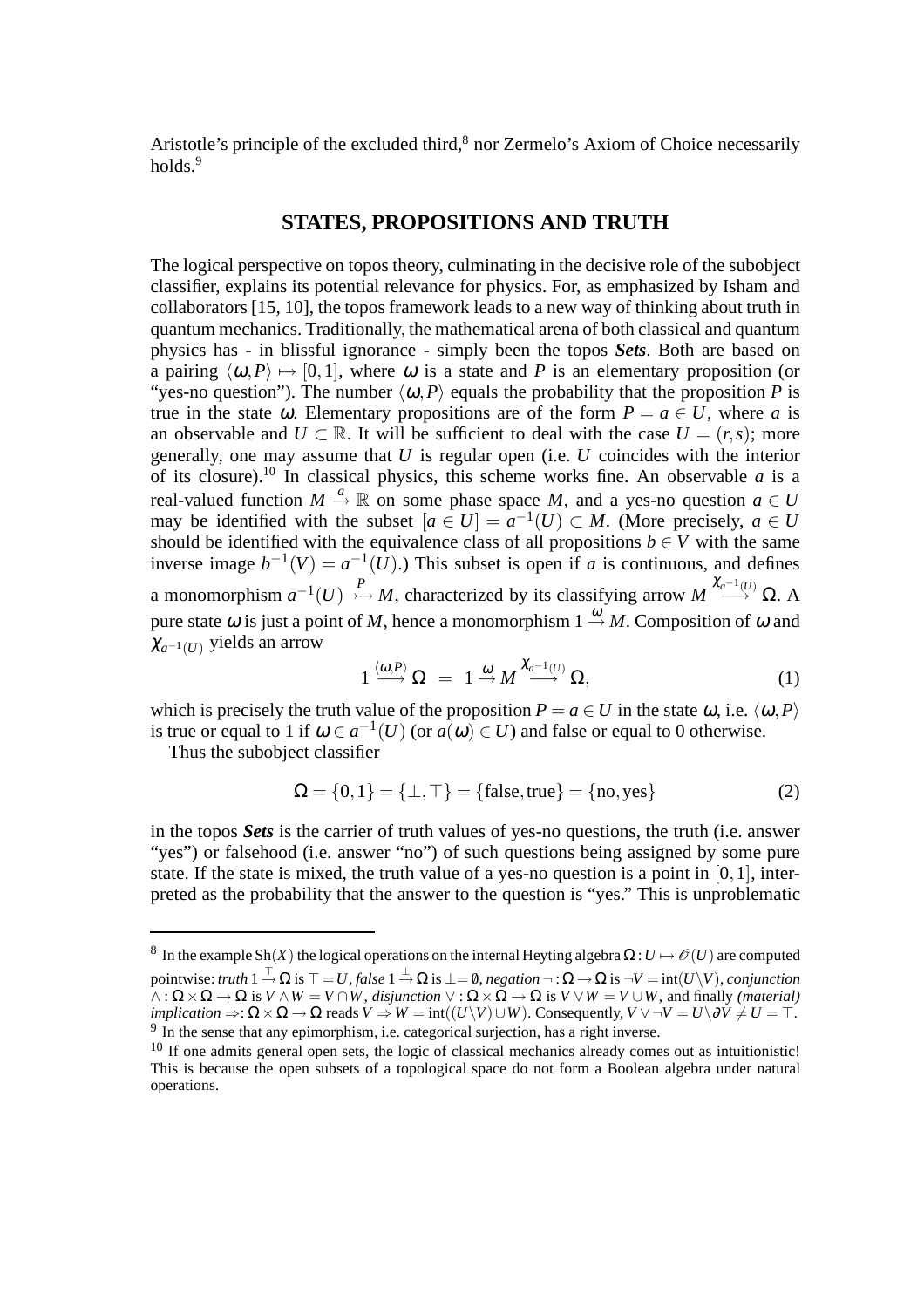in classical physics, as the decomposition of a mixed state  $\omega$  into pure components leads to an associated decomposition of the pairing  $\langle \omega, P \rangle$  into terms that are either equal to 0 or to 1.

From a localic point of view, one rather works with the topology  $\mathcal{O}(M)$  instead of with *M* itself. Still working in *Sets*, our yes-no question  $P = a \in U$  is just an arrow  $1 \stackrel{a^{-1}(U)}{\longrightarrow} O(M) \equiv 1 \stackrel{P}{\longrightarrow} O(M)$ . A pure state  $\omega$  is now represented by the subobject  $S_{\omega} \subset \mathcal{O}(M)$  given by

$$
S_{\omega} = \{ V \in \mathscr{O}(M) \mid \omega \in V \}.
$$
 (3)

The pairing map becomes

$$
1 \xrightarrow{\langle P,\omega \rangle} \Omega = 1 \xrightarrow{P} \mathcal{O}(M) \xrightarrow{\chi_{S\omega}} \Omega,
$$
 (4)

where  $\chi_{S_{\omega}}$  is the classifying map of  $S_{\omega} \rightarrow \mathcal{O}(M)$ . Of course, one has  $\langle P, \omega \rangle = \langle \omega, P \rangle$ ; cf. (1). It is this localic formulation of the state-proposition pairing that can be generalized to quantum theory, as follows. $^{11}$ 

Let  $C(\mathfrak{A})$  be the collection of commutative unital  $C^*$ -subalgebras of a unital  $C^*$ algebra  $\mathfrak A$ , partially ordered by inclusion (seen as a category in the usual way) and let  $T(\mathfrak{A})$  be the topos **Sets**<sup>C( $\mathfrak{A}$ ) of functors  $C(\mathfrak{A}) \to$  **Sets**. The map that sends  $\mathfrak{C}$  (seen as an</sup> object in  $C(2\mu)$  into itself (seen as a set) is functorial in the obvious way and defines an object *A* in  $\mathbf{T}(\mathfrak{A})$ . This object is a *commutative* C<sup>\*</sup>-algebra in  $\mathbf{T}(\mathfrak{A})$  in a natural way.<sup>12</sup> There is a Gelfand theory for commutative  $C^*$ -algebras in topoi [2],<sup>13</sup> and the Gelfand spectrum  $\Sigma$  of  $A$  is automatically a (compact completely regular) locale.

This locale, which is explicitly described in [14], plays a central role in the logical analysis of the quantum theory defined by  $\mathfrak{A}$ . Being a locale, it is automatically a Heyting algebra, carrying the intuitionistic propositional logic intrinsic to the theory. This logic is 'spatial' in the sense that its elementary propositions correspond to arrows  $1 \rightarrow \Sigma$ ; as in the classical case  $\Sigma = \mathcal{O}(M)$ , we regard such arrows as open subsets of the space that formally underlies the locale  $Σ$ . The relationship between the original observables of the system and such propositions is not obvious,<sup>14</sup> but it turns out that, as in classical physics, a self-adjoint element *a* ∈  $\mathfrak A$  and an interval  $(r, s) \in \subset \mathbb R$  define an arrow (i.e.

 $11$  Our construction was inspired by the work of Döring and Isham [10], from which it differs in several respects. For example, whereas Döring and Isham work with spaces, we work with locales. This is a mathematical reflection of the difference between the philosophical ideas of Heidegger [10] and Bohr [14].

 $12$  In a paper dedicated to Klaus Fredenhagen, it may be appropriate to point out that an algebraic quantum field theory may not just be seen as a functor, as in [6], but as a single  $C^*$ -algebra in the topos of precosheaves over space-time, by a similar construction as in the main text.

<sup>13</sup> The Gelfand spectrum Σ of *A*, seen as a frame or locale, is the Lindenbaum algebra of the logical theory defined by propositions of the form  $a \in U$  indexed by  $a \in A$  and  $U \in \mathcal{O}(\mathbb{C})$ , subject to relations suggested by the situation in *Sets*. One then has an isomorphism *A* ≃ *C*(Σ), where *C*(Σ) stands for the set of locale maps from  $\Sigma$  to  $\mathcal{O}(\mathbb{C})$  and hence of frame maps in the opposite direction. The Gelfand transform of  $a \in A$ is  $\hat{a}: \mathcal{O}(\mathbb{C}) \to \Sigma$ ,  $U \mapsto [a \in U]$  (i.e. the equivalence class of the proposition  $a \in U$ , which by definition of  $\Sigma$  is an element of it).

<sup>&</sup>lt;sup>14</sup> The difficulty lies in associating an element of *A* to one of  $\mathfrak{A}$ . This is achieved in [14] by a modification of the 'Daseinization' map of Döring and Isham [10].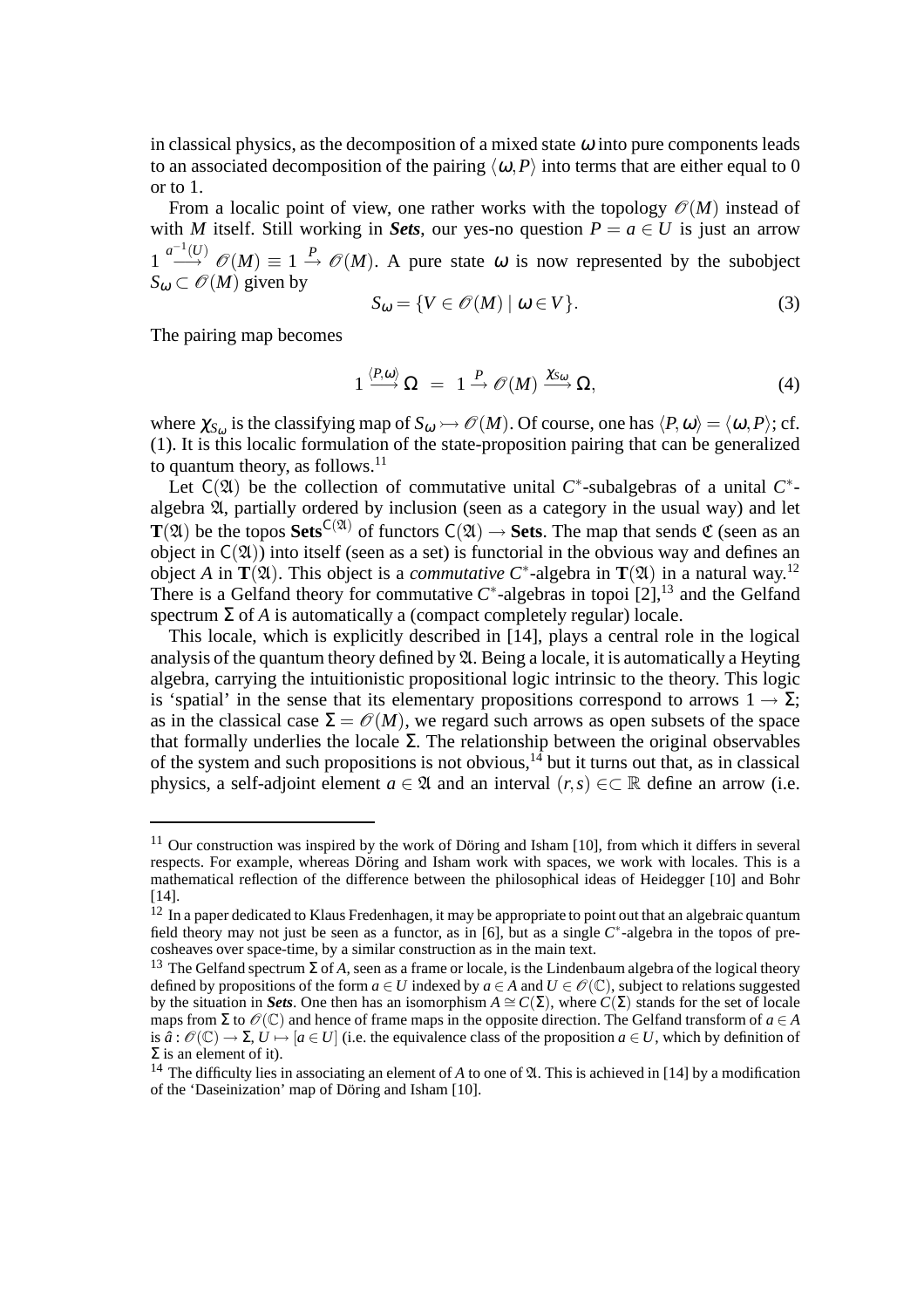'open set')  $1 \stackrel{[a \in (r,s)]}{\longrightarrow} \Sigma$ . In addition, one may generalize (3) in associating a subobject of  $\Sigma$  to a state  $\omega$  on  $\mathfrak{A}$  [7, 14]. At the end of the day, this leads to pairing map defined exactly as in (4), but now taking values in the subobject classifier of the topos  $\mathbf{T}(\mathfrak{A})$  at hand.

This suggests that, quite generally, the subobject classifier plays the role of the codomain of the pairing map between (pure) states and yes-no questions. Thus the answers to such questions are neither limited to "yes" or "no", nor to some number in the interval [0,1] playing the role of some probability. Instead, as suggested in [15, 10], truth becomes an - a priori non-probabilistic - multi-valued notion in non-classical theories of physics like quantum mechanics. It is precisely the attraction of topos theory for physics that this theory provides a formal setting for such an idea.<sup>15</sup>

Truth is prior to probability, and the next step would consist in deriving the notion of ordinary probability and the Born rule from multi-valued truth assignments in a suitable topos.

### **NEW PRINCIPLES**

Having introduced the notion of a topos and its motivation for physics, we wish to return to the task of finding suitable principles that might underlie quantum gravity. Before doing so, however, we need one more ingredient of topos theory [17, 22, 29].

So far, we have seen that topoi generalize frames (the generalization being from propositional to predicate logic), which in turn generalize topological spaces: such a space *X* defines the frame  $\mathcal{O}(X)$  of all open sets, but not all frames are of this form. Nonetheless, the notion of a map between frames is taken from this example: if  $f: X \to Y$  is continuous, then the induced map  $f^{-1}: \mathcal{O}(Y) \to \mathcal{O}(X)$  is a lattice morphism preserving *finite* ∧ and *all* ∨. Hence also in general, frame maps are defined in this way. It is clear from the definition of a frame that such maps are quite natural, but they have the disadvantage that they do not preserve the entire logical (i.e. Heyting algebra) structure encoded in a frame: (material) implication and hence negation are not necessarily preserved. Recalling that frames are Lindenbaum algebras of intuitionistic propositional logics, this problem may be circumvented by only allowing such logical theories that in addition are *geometric*. This curious name (whose origin lies in fact in the geometric side of topos theory) stands for the fragment of intuitionistic propositional logic whose formulae are of the form  $\varphi \to \psi$ , where  $\varphi$  and  $\psi$  are built from atomic propositions using the symbols  $\top$  (for "truth"),  $\wedge$  (for "and"), and  $\vee$  (for "or"), where ∨ *but not* ∧ is allowed to carry an infinite index set. This may be motivated by the remark that to verify a proposition  $\vee_{\lambda \in \Lambda} p_{\lambda}$  one only needs to find a single  $p_{\lambda}$ , whereas to verify  $\wedge_{\lambda \in \Lambda} p_{\lambda}$  the truth of each  $p_{\lambda}$  needs to be established, an impossible task in practice when  $\Lambda$  is infinite. One may then say that frame maps preserve "geometric"

<sup>&</sup>lt;sup>15</sup> There is a clear parallel with model theory here, in that through the pairing map each state  $\omega$  defines a model of the logical theory underlying the spectral object  $Σ$  (seen as a frame or Heyting algebra) taking values in Ω. This generalizes the Boolean models of classical logic, which in turn generalize the simplest models of logic taking values in  $\{0,1\} = \{\perp,\top\}.$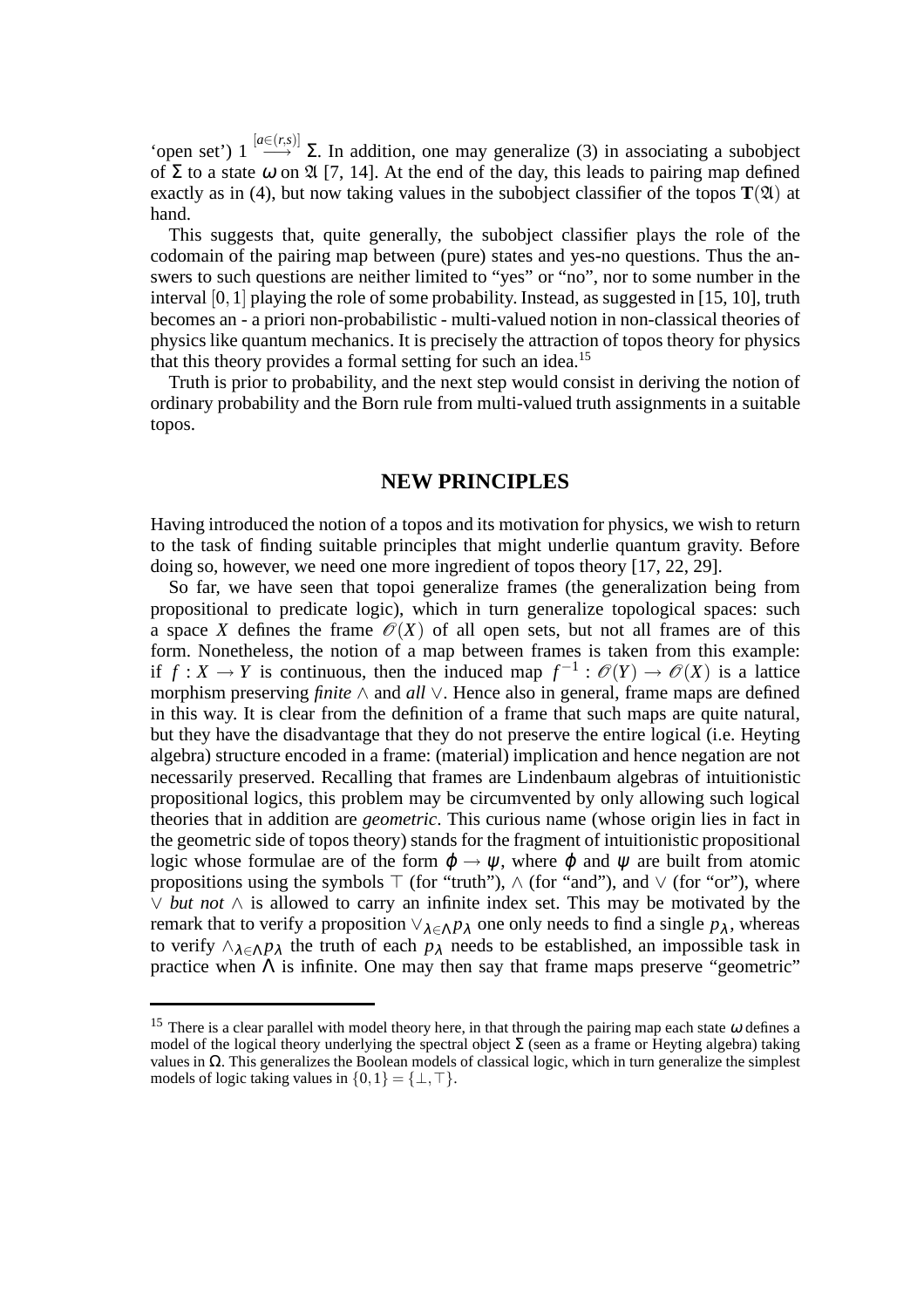propositional logical theories.

This idea generalizes to predicate logic, and hence to topos theory. A geometric intuitionistic predicate logic is a theory whose formulae are as above,  $16$  now also involving the existential quantifier  $\exists$ , and whose axioms take the form  $\forall x : \varphi(x) \to \psi(x)$ .<sup>17</sup> The generalization of a frame map to topos theory is, then, a so-called *geometric morphism*, whose reason of existence is to preserve "geometric" first order theories. Specifically, a geometric morphism  $F \to E$  is functor  $\phi_* : F \to E$  with left adjoint  $\phi^* : E \to F$  that preserves finite limits (and also, automatically as a left adjoint, all colimits). Hence the 'inverse image part'  $\phi^*$  of a geometric morphism preserves any mathematical structure in a topos that is axiomatized "geometrically" in the sense just described; it may be seen as the ultimate generalization of a continuous map between topological spaces. Thus geometric morphisms form the natural maps between topoi.

For the simplest examples of geometric morphisms, consider the presheaf topos **Sets**<sup>C</sup> of functors from a category C to **Sets**. Then for each  $C \in \mathsf{C}$  one has a geometric morphism  $\phi_C$ : **Sets**  $\rightarrow$  **Sets**<sup>C</sup> with inverse image  $\phi_C^* = ev_C$ : **Sets**<sup>C</sup>  $\rightarrow$  **Sets**, i.e. the evaluation map given by  $ev_C(F) = F(C)$ . In particular, for  $C = C(\mathfrak{A})$  and  $F = A$  one obtains  $ev_C(A) = C$ . Hence associating a commutative C<sup>\*</sup>-subalgebra  $C \subset \mathfrak{A}$  to a noncommutative C<sup>\*</sup>-algebra  $\overline{\mathfrak{A}}$  is a geometric operation; physically, this picks a classical context.<sup>18</sup> In the opposite direction, there is a unique geometric morphism  $\psi$ : **Sets**<sup>C</sup>  $\rightarrow$  **Sets** with inverse image  $\psi^*$ : **Sets**  $\rightarrow$  **Sets**<sup>C</sup> given as the constant functor  $\psi(X)$ : *C*  $\mapsto$  *X* for all *C*  $\in$  *C*.

Einstein's principle of general covariance then has a natural analogue in topos theory, which we call the *principle of general tovariance*: any mathematical structure appearing in the laws of physics must be definable in an arbitrary topos (with natural numbers object) and must be preserved under geometric morphisms. Like the principle of general covariance, the principle of general tovariance has no immediate physical content, but merely serves to identify the mathematical language of physics. Where general covariance meant differential geometry, general tovariance implies geometric logic.<sup>19</sup> In particular, it restricts the mathematical objects that may occur in physics to those whose core can be axiomatized through geometric logic. It seems to us that this requirement is the correct formalization of the familiar idea that physics at the Planck scale be finite (or at least discrete). Our principle also expresses the idea that physics should be as independent as possible of the mathematical framework (to the extent that different topoi stand for different mathematical universes). $20$ 

<sup>&</sup>lt;sup>16</sup> The atomic formulae may now involve relations and equalities and all the usual structures allowed in first-order logic as well.

<sup>&</sup>lt;sup>17</sup> In both cases deductions  $\{\varphi_1,\ldots,\varphi_n\} \to \psi$  are made from lists of finitely many formulae to single formulae. See [29] and [17] for details.

<sup>&</sup>lt;sup>18</sup> Continuing footnote 12, the map  $\mathcal{O} \mapsto \mathfrak{A}(\mathcal{O})$  defining an algebraic quantum field theory comes out as geometric in exactly the same way.

<sup>19</sup> Thus the tendentious slogan that "physics is information" has to be replaced by the idea that *physics is logic*.

 $20$  From this perspective the situation is not just similar to general relativity, but also to algebraic quantum field theory. Indeed, passing from a Hilbert space framework to a C<sup>\*</sup>-algebraic one captures the idea of the representation-independence of the underlying theory, a point emphasized by Haag and Kastler [13] through their appeal to Fell's theorem [11]: If  $\mathfrak A$  is a simple  $C^*$ -algebra and  $\pi$  is a representation, the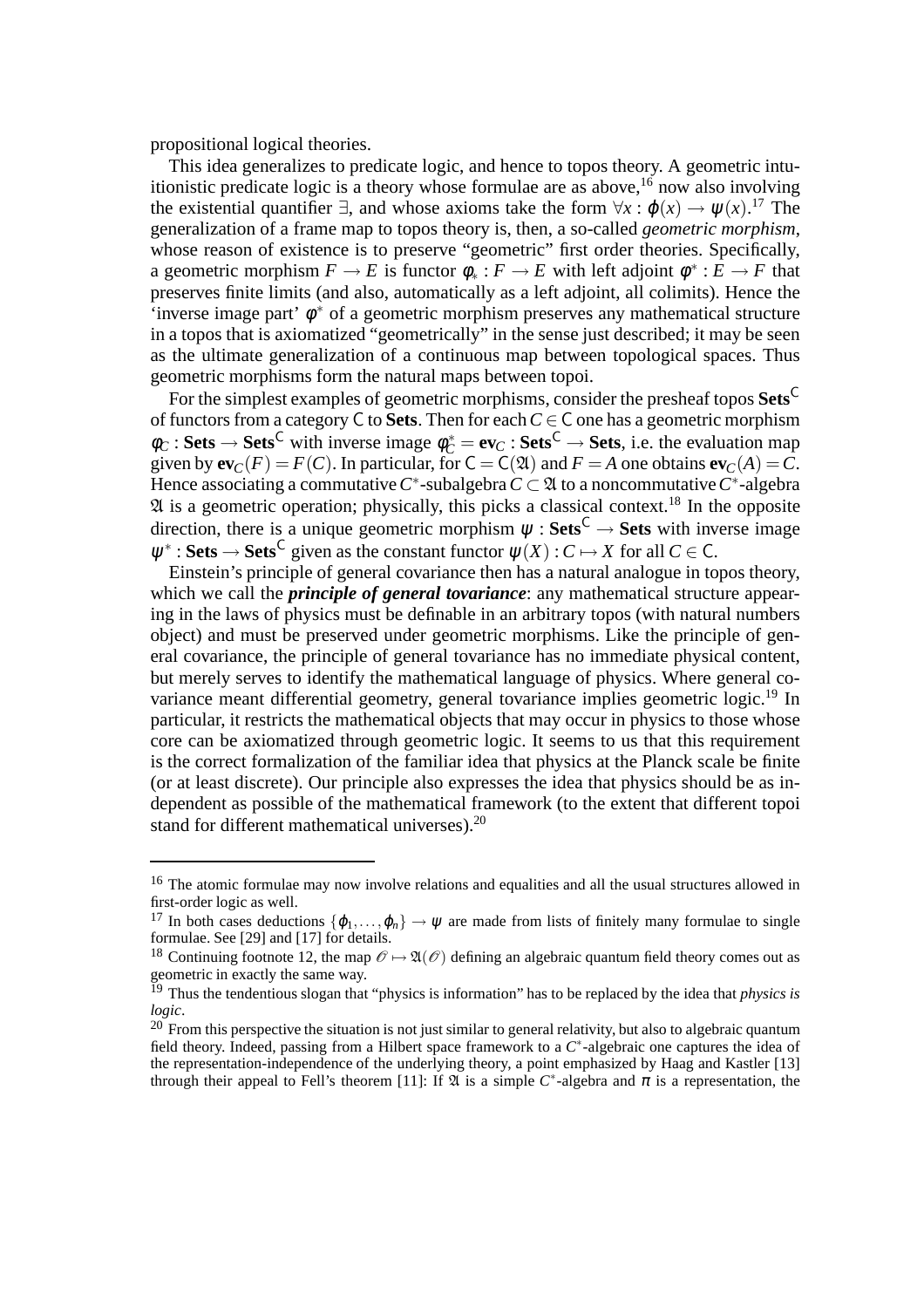Which mathematical theories are "geometric" in this sense? As far as physically relevant structures are concerned, we mention *differential geometry*, albeit in algebraic form (i.e. instead of smooth manifolds *M* one works with the function ring  $C^{\infty}(M)$ , etc.) [24], as well as *pre-quasi-C<sup>∗</sup>-algebras*. These are "almost" *C*<sup>∗</sup>-algebras, except that the norm is actually a semi-norm and that the underlying space may not be complete.<sup>21</sup> The usual process of turning a pre-quasi-*C* ∗ -algebra into an actual *C* ∗ -algebra by quotienting by the zero-norm subspace and completing turns out to be nongeometric,  $22$  but this is of little concern, because what matters is a given, "coordinate invariant" theory, which may be turned into an (internal)  $C^*$ -algebra in an arbitrary topos by the said, "non-invariant" procedure.

We are now in a position to generalize Bohr's doctrine of classical concepts in a way reminiscent of Einstein's equivalence principle: we postulate that *any algebra of observables is empirically indistinguishable from a commutative one*. <sup>23</sup> Much as an observer can locally avoid the gravitational force by moving along a geodesic (which in Einstein's view amounted to a special choice of coordinates), an observer in quantum theory can get rid of the noncommutativity of a C<sup>\*</sup>-algebra of observables by moving to a very special topos in which it becomes commutative.<sup>24</sup> This sounds paradoxical, and indeed it has been suggested that Bohr was simply incompetent [4]. However, we have seen in the previous section that the above equivalence principle can indeed be implemented [14]. The use of topos theory then automatically takes care of complementarity, in the sense that mutually exclusive classical snapshots of reality naturally combine into a single internal commutative  $C^*$ -algebra, which carries all physical information.<sup>25</sup>

**Note added:** Following talks by the second author at Lisbon, Princeton and Hamburg in the Fall of 2007, an interesting discussion on General Tovariance has emerged in the n-Category Café http://golem.ph.utexas.edu/category, see December 5, 2007. We hope this paper clarifies the main issues raised there.

### **REFERENCES**

1. M. Artin, A. Grothendieck & J.-L. Verdier, Théorie de topos et cohomologie étale des schémas (SGA4), *Lecture Notes in Mathematics* **269, 270**. Springer, Berlin, 1972.

normal states on  $\pi(\mathfrak{A})$  are weak<sup>\*</sup> dense in the state space of  $\mathfrak{A}$ . Hence according to Haag and Kastler all representations of  $\mathfrak A$  are 'physically equivalent'.

 $21$  Since suprema and infima may not exist in an arbitrary topos, one has to look at the seminorm in an unusual way; roughly speaking, it is defined by specifying  $N(q) = \{a \in A \mid ||a|| < q\}$ , where *q* is rational, instead of  $\|\cdot\|$  itself.

 $^{22}$  Equivalently, applying the inverse image part of a geometric morphism to a  $C^*$ -algebra fails to preserve completeness and the definiteness of the norm. We are indebted to Chris Mulvey for explaining this point.  $23$  According to our previous discussion, one should initially assume that algebras of observables are

pre-quasi-*C*<sup>∗</sup>-algebras instead of *C*<sup>∗</sup>-algebras. The completion process is topos-dependent.

<sup>&</sup>lt;sup>24</sup> Of course, a given noncommutative  $C^*$ -algebra cannot, in general, be mapped into a commutative one in a different topos by a geometric morphism. Similarly, there exists no global diffeomorphism transforming a gravitational field away.

 $25$  The same is true of the spectral object constructed by Döring and Isham [10].